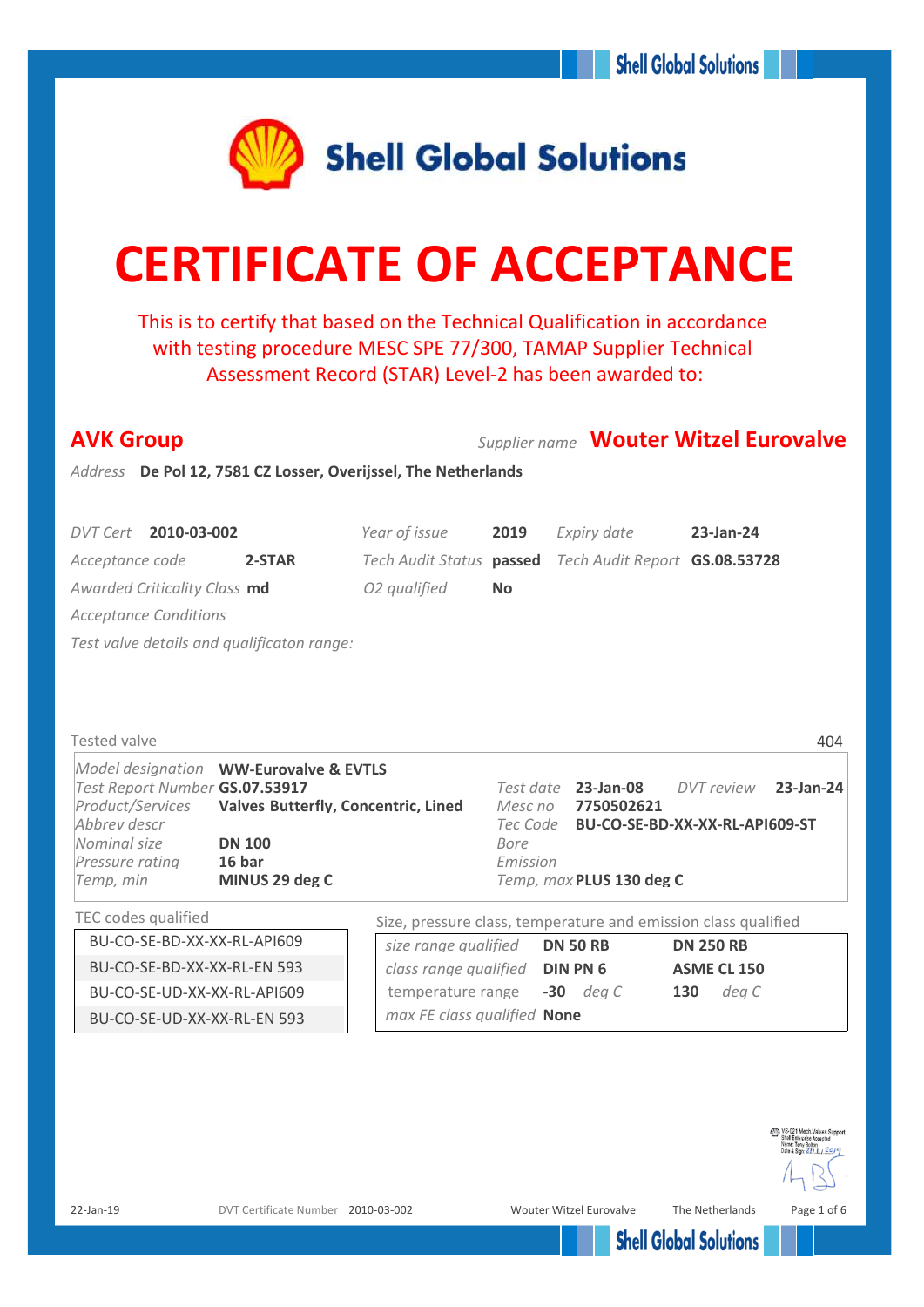#### Tested valve 405

| Test Report Number GS.07.53917 | Model designation WW-Eurovalve & EVTLS<br>Product/Services Valves Butterfly, Concentric, Lined |                                                                | Mesc no  | Test date 23-Jan-08<br>7750567661       | DVT review | 23-Jan-24 |
|--------------------------------|------------------------------------------------------------------------------------------------|----------------------------------------------------------------|----------|-----------------------------------------|------------|-----------|
| Abbrey descr                   |                                                                                                |                                                                |          | Tec Code BU-CO-SE-BD-XX-XX-RL-API609-ST |            |           |
| Nominal size                   | <b>DN 250</b>                                                                                  |                                                                | Bore     |                                         |            |           |
| Pressure rating                | 16 bar                                                                                         |                                                                | Emission |                                         |            |           |
| Temp, min                      | MINUS 29 deg C                                                                                 |                                                                |          | Temp, max PLUS 130 deg C                |            |           |
| TEC codes qualified            |                                                                                                | Size, pressure class, temperature and emission class qualified |          |                                         |            |           |

| Tested valve                   |                                                      |                                                                |           |                          |                                         | 406       |
|--------------------------------|------------------------------------------------------|----------------------------------------------------------------|-----------|--------------------------|-----------------------------------------|-----------|
|                                | Model designation WW-Eurovalve & EVTLS               |                                                                |           |                          |                                         |           |
| Test Report Number GS.07.53917 |                                                      |                                                                | Test date | 23-Jan-08                | DVT review                              | 23-Jan-24 |
|                                | Product/Services Valves Butterfly, Concentric, Lined |                                                                | Mesc no   | 7750567701               |                                         |           |
| Abbrey descr                   |                                                      |                                                                |           |                          | Tec Code BU-CO-SE-BD-XX-XX-RL-API609-ST |           |
| Nominal size                   | <b>DN 450</b>                                        | Bore                                                           |           |                          |                                         |           |
| Pressure rating                | 16 <sub>bar</sub>                                    |                                                                | Emission  |                          |                                         |           |
| Temp, min                      | MINUS 29 deg C                                       |                                                                |           | Temp, max PLUS 130 deg C |                                         |           |
| TEC codes qualified            |                                                      | Size, pressure class, temperature and emission class qualified |           |                          |                                         |           |

|                             | <u>ULC, pressure class, temperature and chilission class qualified</u> |                  |
|-----------------------------|------------------------------------------------------------------------|------------------|
| BU-CO-SE-BD-XX-XX-RL-API609 | size range qualified <b>DN 300 FB</b>                                  | <b>DN 750 RB</b> |
| BU-CO-SE-BD-XX-XX-RL-EN 593 | class range qualified <b>DIN PN 6</b>                                  | ASME CL 150      |
| BU-CO-SE-UD-XX-XX-RL-API609 | temperature range -30 deg C                                            | dea C<br>130     |
| BU-CO-SE-UD-XX-XX-RL-EN 593 | max FE class qualified <b>None</b>                                     |                  |

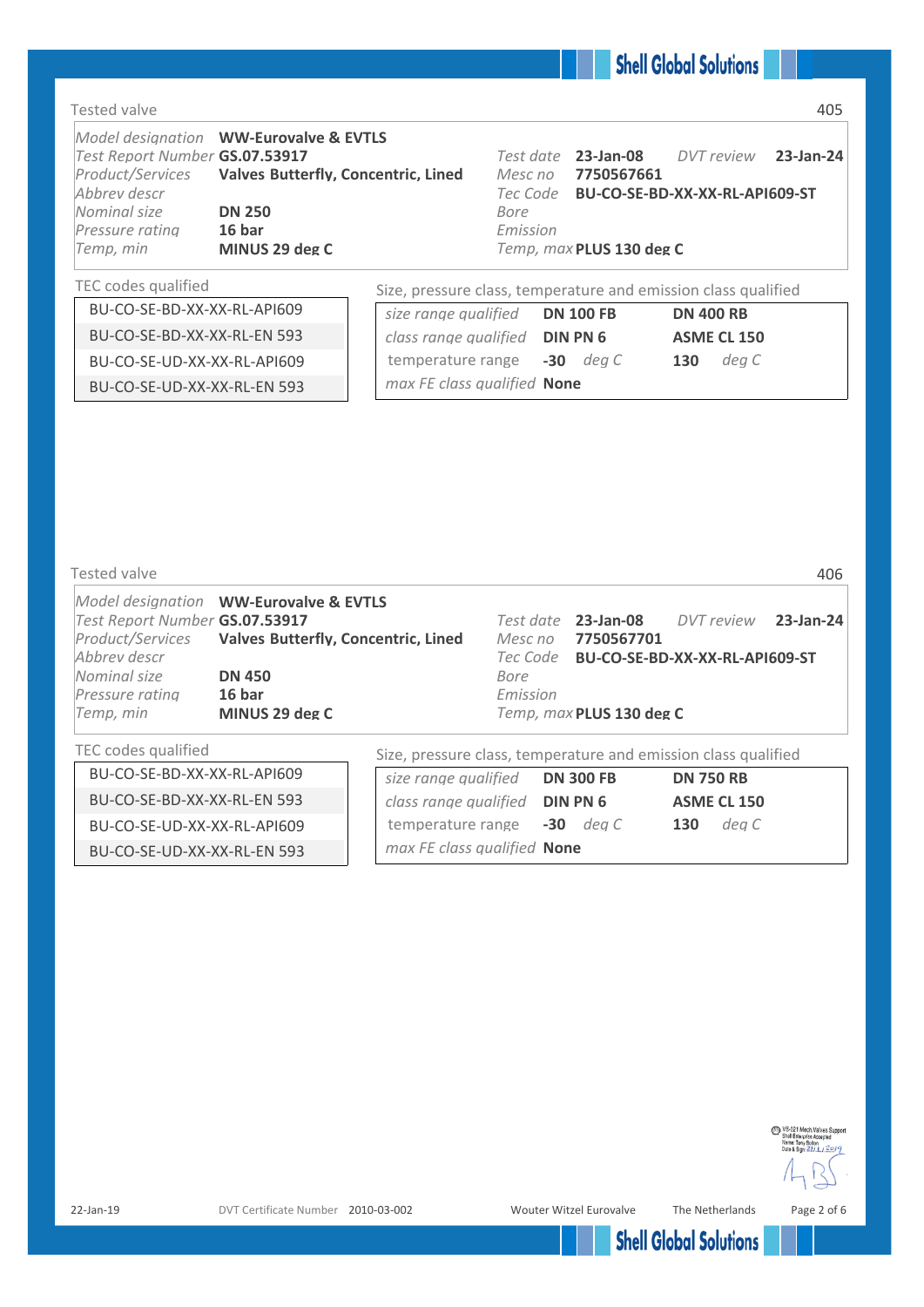#### Tested valve 407

| Product/Services<br>Abbrev descr<br>Nominal size<br>Pressure rating<br>Temp, min |                                           | Model designation WW-Eurovalve & EVTLS<br>Test Report Number GS.07.53917<br><b>Valves Butterfly, Concentric, Lined</b><br><b>DN 900</b><br>16 bar<br>MINUS 29 deg C |                                                                | Test date 23-Jan-08<br>Mesc no<br>Tec Code<br>Bore<br>Emission | 7750515291<br>Temp, max PLUS 130 deg C   | DVT review<br>BU-CO-SE-BD-XX-XX-RL-API609-ST | 23-Jan-24                                                                                                     |
|----------------------------------------------------------------------------------|-------------------------------------------|---------------------------------------------------------------------------------------------------------------------------------------------------------------------|----------------------------------------------------------------|----------------------------------------------------------------|------------------------------------------|----------------------------------------------|---------------------------------------------------------------------------------------------------------------|
| TEC codes qualified                                                              |                                           |                                                                                                                                                                     | Size, pressure class, temperature and emission class qualified |                                                                |                                          |                                              |                                                                                                               |
|                                                                                  |                                           | BU-CO-SE-BD-XX-XX-RL-API609<br>BU-CO-SE-BD-XX-XX-RL-EN 593                                                                                                          | size range qualified                                           |                                                                | <b>DN 750 FB</b>                         | <b>DN 1400 RB</b>                            |                                                                                                               |
|                                                                                  |                                           | BU-CO-SE-UD-XX-XX-RL-API609                                                                                                                                         | class range qualified<br>temperature range                     |                                                                | <b>DIN PN 6</b><br>$-30$ deg C           | <b>ASME CL 150</b><br>deg C<br>130           |                                                                                                               |
|                                                                                  |                                           | BU-CO-SE-UD-XX-XX-RL-EN 593                                                                                                                                         | max FE class qualified None                                    |                                                                |                                          |                                              |                                                                                                               |
|                                                                                  |                                           |                                                                                                                                                                     |                                                                |                                                                |                                          |                                              |                                                                                                               |
| MESC numbers qualified                                                           |                                           |                                                                                                                                                                     |                                                                |                                                                |                                          |                                              | MR VS-021 Mech.Valves Support<br>Shell Enterprise Accepted<br>Name: Tony Bolton<br>Date & Sign: 2.1/1, / 2019 |
| MESC no                                                                          | Type<br>Design spec                       | SI short description                                                                                                                                                | Size<br>Bore<br>Pressure rating Schedule                       | Temp, min<br>Temp, max                                         | <b>Emission CL</b><br>Service(s)         | Mat, body<br>Mat, trim                       | CLD or LN                                                                                                     |
| 7750502621                                                                       | Butterfly, Concentric                     |                                                                                                                                                                     | DN 100<br>DIN class PN 16                                      | MINUS 29 deg C<br>PLUS 130 deg C                               |                                          |                                              |                                                                                                               |
| 7750502761                                                                       | Butterfly, Concentric<br><b>BS EN 593</b> |                                                                                                                                                                     | <b>DN 750</b><br>DIN CLASS PN 10                               | MINUS 20 deg C<br>PLUS 130 deg C                               | <b>WATER</b>                             | <b>DUCTILE IRON</b><br>SS/EPDM               | <b>EPDM PER</b>                                                                                               |
| 7750502791                                                                       | Butterfly, Concentric<br><b>BS EN 593</b> |                                                                                                                                                                     | DN 900<br>DIN CLASS PN 10                                      | MINUS 20 deg C<br>PLUS 130 deg C                               | WATER                                    | <b>DUCTILE IRON</b><br>SS/EPDM               | <b>EPDM PER</b>                                                                                               |
| 7750503261                                                                       | <b>BS EN 593</b>                          | Butterfly, Concentric VBUL, DN750, PN10, LUG, FF, DI, EPDM                                                                                                          | <b>DN 750</b><br>$\overline{\phantom{a}}$<br>DIN CLASS PN 10   | MINUS 20 deg C<br>PLUS 130 deg C                               | $\overline{\phantom{a}}$<br><b>WATER</b> | <b>DUCTILE IRON</b><br>SS/EPDM               | <b>EPDM PER</b>                                                                                               |
| 7750503291                                                                       | <b>BS EN 593</b>                          | Butterfly, Concentric VBUL, DN900, PN10, LUG, FF, DI, EPDM                                                                                                          | DN 900<br>DIN CLASS PN 10                                      | MINUS 20 deg C<br>PLUS 130 deg C                               | WATER                                    | <b>DUCTILE IRON</b><br>SS/EPDM               | EPDM PER                                                                                                      |
| 7750515101                                                                       | Butterfly, Concentric<br>API STD 609      |                                                                                                                                                                     | <b>DN 80</b><br>$\sim$<br>DIN CLASS PN 16                      | MINUS 20 deg C<br>PLUS 130 deg C                               | $\overline{\phantom{a}}$<br>WATER        | <b>DUCTILE IRON</b><br>SS/EPDM               | EPDM PER                                                                                                      |
| 7750515121                                                                       | Butterfly, Concentric<br>API STD 609      |                                                                                                                                                                     | DN 100<br>$\sim$<br>DIN CLASS PN 16                            | MINUS 20 deg C<br>PLUS 130 deg C                               | WATER                                    | <b>DUCTILE IRON</b><br>SS/EPDM               | EPDM PER                                                                                                      |
| 7750515141                                                                       | Butterfly, Concentric<br>API STD 609      |                                                                                                                                                                     | <b>DN 150</b><br>$\sim$ $-$<br>DIN CLASS PN 16                 | MINUS 20 deg C<br>PLUS 130 deg C                               | $\sim$<br>WATER                          | <b>DUCTILE IRON</b><br>SS/EPDM               | EPDM PER                                                                                                      |
| 7750515151                                                                       | Butterfly, Concentric<br>API STD 609      |                                                                                                                                                                     | DN 200<br>DIN CLASS PN 16                                      | MINUS 20 deg C<br>PLUS 130 deg C                               | WATER                                    | <b>DUCTILE IRON</b><br>SS/EPDM               | EPDM PER                                                                                                      |
| 7750515161                                                                       | Butterfly, Concentric<br>API STD 609      |                                                                                                                                                                     | <b>DN 250</b><br>$\sim$ $-$<br>DIN CLASS PN 16                 | MINUS 20 deg C<br>PLUS 130 deg C                               | $\overline{\phantom{a}}$<br>WATER        | <b>DUCTILE IRON</b><br>SS/EPDM               | EPDM PER                                                                                                      |
| 7750515171                                                                       | Butterfly, Concentric<br>API STD 609      |                                                                                                                                                                     | DN 300<br>$\sim$<br>DIN CLASS PN 16                            | MINUS 20 deg C<br>PLUS 130 deg C                               | WATER                                    | <b>DUCTILE IRON</b><br>SS/EPDM               | EPDM PER                                                                                                      |
| 7750515181                                                                       | Butterfly, Concentric<br>API STD 609      |                                                                                                                                                                     | DN 350<br>$\sim$ $-$<br>DIN CLASS PN 16                        | MINUS 20 deg C<br>PLUS 130 deg C                               | $\overline{\phantom{a}}$<br>WATER        | <b>DUCTILE IRON</b><br>SS/EPDM               | EPDM PER                                                                                                      |
| 7750515191                                                                       | Butterfly, Concentric<br>API STD 609      |                                                                                                                                                                     | DN 400<br>$\overline{\phantom{a}}$<br>DIN CLASS PN 16          | MINUS 20 deg C<br>PLUS 130 deg C                               | WATER                                    | <b>DUCTILE IRON</b><br>SS/EPDM               | EPDM PER                                                                                                      |
| 7750515201                                                                       | Butterfly, Concentric<br>API STD 609      |                                                                                                                                                                     | DN 450<br>$\sim$<br>DIN CLASS PN 16                            | MINUS 20 deg C<br>PLUS 130 deg C                               | $\overline{\phantom{a}}$<br>WATER        | <b>DUCTILE IRON</b><br>SS/EPDM               | EPDM PER                                                                                                      |
| 7750515211                                                                       | Butterfly, Concentric<br>API STD 609      |                                                                                                                                                                     | DN 500<br>DIN CLASS PN 16                                      | MINUS 20 deg C<br>PLUS 130 deg C                               | WATER                                    | <b>DUCTILE IRON</b><br>SS/EPDM               | EPDM PER                                                                                                      |

22-Jan-19 DVT Certificate Number 2010-03-002 Wouter Witzel Eurovalve The Netherlands Page 3 of 6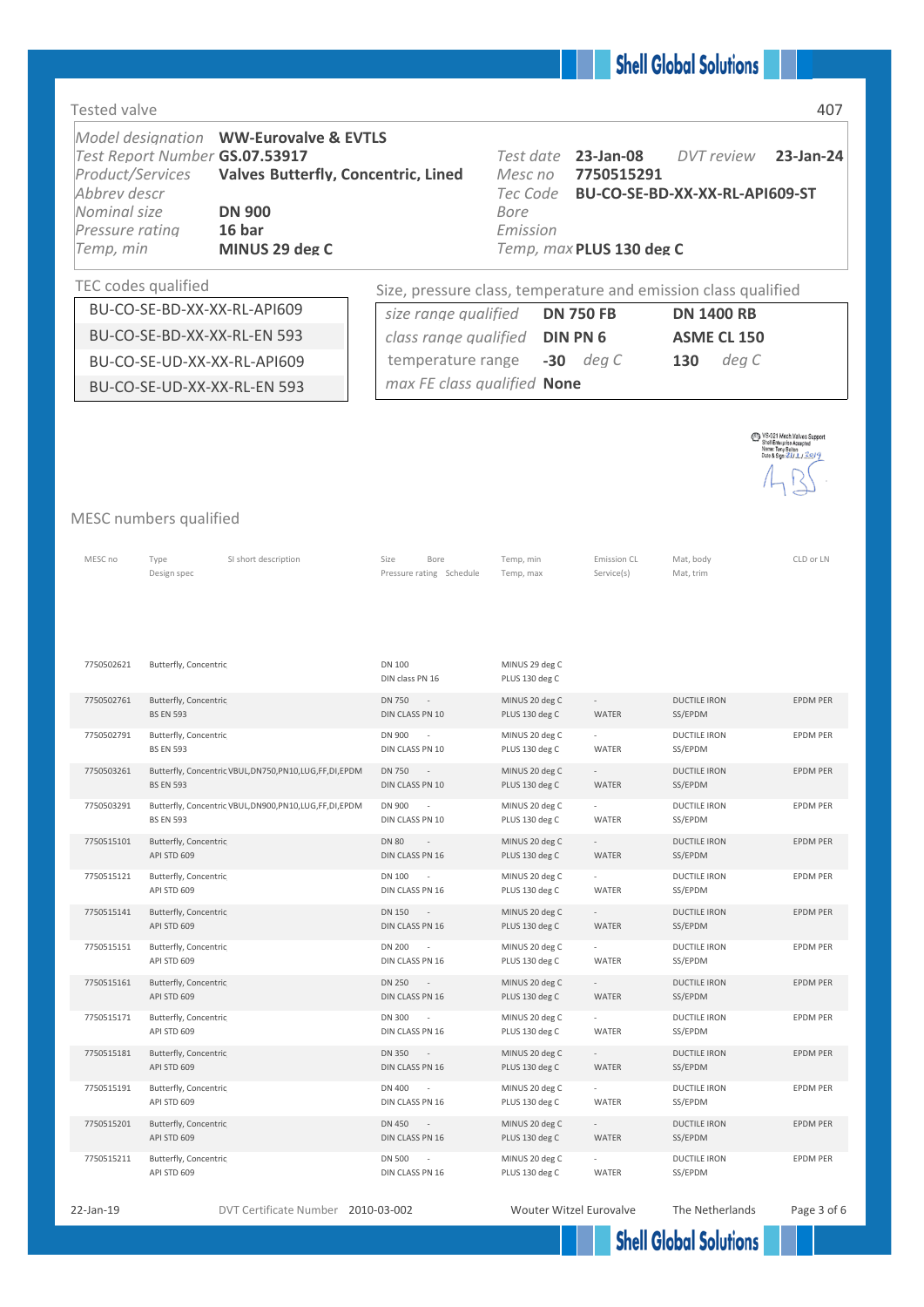| 7750515231 | Butterfly, Concentric<br>API STD 609                                            | DN 600<br>DIN CLASS PN 16                  | MINUS 20 deg C<br>PLUS 130 deg C | WATER                             | <b>DUCTILE IRON</b><br>SS/EPDM          | <b>EPDM PER</b>                                                                                                            |
|------------|---------------------------------------------------------------------------------|--------------------------------------------|----------------------------------|-----------------------------------|-----------------------------------------|----------------------------------------------------------------------------------------------------------------------------|
| 7750515261 | Butterfly, Concentric<br><b>BS EN 593</b>                                       | <b>DN 750</b><br>$\sim$<br>DIN CLASS PN 16 | MINUS 20 deg C<br>PLUS 130 deg C | $\sim$<br>WATER                   | <b>DUCTILE IRON</b><br>SS/EPDM          | EPDM PER                                                                                                                   |
| 7750515291 | Butterfly, Concentric<br><b>BS EN 593</b>                                       | <b>DN 900</b><br>DIN class PN 16           | MINUS 29 deg C<br>PLUS 130 deg C | WATER                             | <b>DUCTILE IRON</b><br>SS/EPDM          | <b>EPDM PER</b>                                                                                                            |
| 7750515291 | Butterfly, Concentric<br><b>BS EN 593</b>                                       | <b>DN 900</b><br>$\sim$<br>DIN CLASS PN 16 | MINUS 20 deg C<br>PLUS 130 deg C | WATER                             | <b>DUCTILE IRON</b><br>SS/EPDM          | <b>EPDM PER</b>                                                                                                            |
| 7750515321 | Butterfly, Concentric<br><b>BS EN 593</b>                                       | DN 1050 -<br>DIN CLASS PN 16               | MINUS 20 deg C<br>PLUS 130 deg C | WATER                             | <b>DUCTILE IRON</b><br>SS/EPDM          | EPDM PER                                                                                                                   |
| 7750515341 | Butterfly, Concentric<br><b>BS EN 593</b>                                       | DN 1200 -<br>DIN CLASS PN 16               | MINUS 20 deg C<br>PLUS 130 deg C | $\sim$<br>WATER                   | <b>DUCTILE IRON</b><br>SS/EPDM          | <b>EPDM PER</b>                                                                                                            |
| 7750519601 | Butterfly, Concentric VBUL, DN80, PN16, LUG, RF, DI, EPDM<br>API STD 609        | <b>DN 80</b><br>DIN CLASS PN 16            | MINUS 20 deg C<br>PLUS 130 deg C | WATER                             | <b>DUCTILE IRON</b><br>SS/EPDM          | EPDM PER                                                                                                                   |
| 7750519621 | Butterfly, Concentric VBUL, DN100, PN16, LUG, RF, DI, EPDM<br>API STD 609       | <b>DN 100</b><br>$\sim$<br>DIN CLASS PN 16 | MINUS 20 deg C<br>PLUS 130 deg C | $\overline{\phantom{a}}$<br>WATER | <b>DUCTILE IRON</b><br>SS/EPDM          | <b>EPDM PER</b>                                                                                                            |
| 7750519641 | Butterfly, Concentric VBUL, DN150, PN16, LUG, RF, DI, EPDM<br>API STD 609       | DN 150<br>$\sim$<br>DIN CLASS PN 16        | MINUS 20 deg C<br>PLUS 130 deg C | WATER                             | <b>DUCTILE IRON</b><br>SS/EPDM          | <b>EPDM PER</b>                                                                                                            |
| 7750519651 | Butterfly, Concentric VBUL, DN200, PN16, LUG, RF, DI, EPDM<br>API STD 609       | <b>DN 200</b><br>$\sim$<br>DIN CLASS PN 16 | MINUS 20 deg C<br>PLUS 130 deg C | <b>WATER</b>                      | <b>DUCTILE IRON</b><br>SS/EPDM          | <b>EPDM PER</b>                                                                                                            |
| 7750519661 | Butterfly, Concentric VBUL, DN250, PN16, LUG, RF, DI, EPDM<br>API STD 609       | <b>DN 250</b><br>DIN CLASS PN 16           | MINUS 20 deg C<br>PLUS 130 deg C | <b>WATER</b>                      | <b>DUCTILE IRON</b><br>SS/EPDM          | <b>EPDM PER</b>                                                                                                            |
| 7750519671 | Butterfly, Concentric VBUL, DN300, PN16, LUG, RF, DI, EPDM<br>API STD 609       | <b>DN 300</b><br>$\sim$<br>DIN CLASS PN 16 | MINUS 20 deg C<br>PLUS 130 deg C | $\sim$<br>WATER                   | <b>DUCTILE IRON</b><br>SS/EPDM          | EPDM PER                                                                                                                   |
| 7750519681 | Butterfly, Concentric VBUL, DN350, PN16, LUG, RF, DI, EPDM<br>API STD 609       | <b>DN 350</b><br>$\sim$<br>DIN CLASS PN 16 | MINUS 20 deg C<br>PLUS 130 deg C | WATER                             | <b>DUCTILE IRON</b><br>SS/EPDM          | EPDM PER                                                                                                                   |
| 7750519691 | Butterfly, Concentric VBUL, DN400, PN16, LUG, RF, DI, EPDM<br>API STD 609       | <b>DN 400</b><br>$\sim$<br>DIN CLASS PN 16 | MINUS 20 deg C<br>PLUS 130 deg C | WATER                             | <b>DUCTILE IRON</b><br>SS/EPDM          | <b>EPDM PER</b>                                                                                                            |
| 7750519701 | Butterfly, Concentric VBUL, DN450, PN16, LUG, RF, DI, EPDM<br>API STD 609       | DN 450<br>DIN CLASS PN 16                  | MINUS 20 deg C<br>PLUS 130 deg C | WATER                             | <b>DUCTILE IRON</b><br>SS/EPDM          | EPDM PER                                                                                                                   |
| 7750519711 | Butterfly, Concentric VBUL, DN500, PN16, LUG, RF, DI, EPDM<br>API STD 609       | <b>DN 500</b><br>DIN CLASS PN 16           | MINUS 20 deg C<br>PLUS 130 deg C | WATER                             | <b>DUCTILE IRON</b><br>SS/EPDM          | <b>EPDM PER</b>                                                                                                            |
| 7750519731 | Butterfly, Concentric VBUL, DN600, PN16, LUG, RF, DI, EPDM<br>API STD 609       | DN 600<br>DIN CLASS PN 16                  | MINUS 20 deg C<br>PLUS 130 deg C | WATER                             | <b>DUCTILE IRON</b><br>SS/EPDM          | <b>EPDM PER</b>                                                                                                            |
| 7750519761 | Butterfly, Concentric VBUL, DN750, PN16, LUG, RF, DI, EPDM<br><b>BS EN 593</b>  | <b>DN 750</b><br>$\sim$<br>DIN CLASS PN 16 | MINUS 20 deg C<br>PLUS 130 deg C | $\sim$<br>WATER                   | <b>DUCTILE IRON</b><br>SS/EPDM          | <b>EPDM PER</b>                                                                                                            |
| 7750519791 | Butterfly, Concentric VBUL, DN900, PN16, LUG, RF, DI, EPDM<br><b>BS EN 593</b>  | DN 900<br>$\sim$<br>DIN CLASS PN 16        | MINUS 20 deg C<br>PLUS 130 deg C | WATER                             | <b>DUCTILE IRON</b><br>SS/EPDM          | EPDM PER                                                                                                                   |
| 7750519821 | Butterfly, Concentric VBUL, DN1050, PN16, LUG, RF, DI, EPDM<br><b>BS EN 593</b> | DN 1050<br>$\sim$<br>DIN CLASS PN 16       | MINUS 20 deg C<br>PLUS 130 deg C | WATER                             | <b>DUCTILE IRON</b><br>SS/EPDM          | EPDM PER                                                                                                                   |
| 7750519841 | Butterfly, Concentric VBUL, DN1200, PN16, LUG, RF, DI, EPDM<br><b>BS EN 593</b> | DN 1200<br>DIN CLASS PN 16                 | MINUS 20 deg C<br>PLUS 130 deg C | WATER                             | <b>DUCTILE IRON</b><br>SS/EPDM          | EPDM PER                                                                                                                   |
| 7750552761 | Butterfly, Concentric<br><b>BS EN 593</b>                                       | DN 750<br>$\sim$<br>DIN CLASS PN 10        | MINUS 20 deg C<br>PLUS 130 deg C | $\overline{\phantom{a}}$<br>WATER | <b>DUCTILE IRON</b><br>ALUMINIUM BRONZE | EPDM PER                                                                                                                   |
| 7750552791 | Butterfly, Concentric<br><b>BS EN 593</b>                                       | <b>DN 900</b><br>DIN CLASS PN 10           | MINUS 20 deg C<br>PLUS 130 deg C | WATER                             | <b>DUCTILE IRON</b><br>ALUMINIUM BRONZE | <b>EPDM PER</b>                                                                                                            |
| 7750552821 | Butterfly, Concentric<br><b>BS EN 593</b>                                       | DN 1050 -<br>DIN CLASS PN 10               | MINUS 20 deg C<br>PLUS 130 deg C | WATER                             | <b>DUCTILE IRON</b><br>ALUMINIUM BRONZE | <b>EPDM PER</b>                                                                                                            |
| 7750552841 | Butterfly, Concentric<br><b>BS EN 593</b>                                       | DN 1200 -<br>DIN CLASS PN 10               | MINUS 20 deg C<br>PLUS 130 deg C | WATER                             | <b>DUCTILE IRON</b><br>ALUMINIUM BRONZE | EPDM PER                                                                                                                   |
| 7750553261 | Butterfly, Concentric VBUL, DN750, PN10, LUG, FF, DI, EPDM<br><b>BS EN 593</b>  | DN 750<br>DIN CLASS PN 10                  | MINUS 20 deg C<br>PLUS 130 deg C | WATER                             | <b>DUCTILE IRON</b><br>ALUMINIUM BRONZE | EPDM PER                                                                                                                   |
| 7750553291 | Butterfly, Concentric VBUL, DN900, PN10, LUG, FF, DI, EPDM<br><b>BS EN 593</b>  | DN 900<br>DIN CLASS PN 10                  | MINUS 20 deg C<br>PLUS 130 deg C | WATER                             | <b>DUCTILE IRON</b><br>ALUMINIUM BRONZE | EPDM PER                                                                                                                   |
| 7750553321 | Butterfly, Concentric VBUL, DN1050, PN10, LUG, FF, DI, EPDM<br><b>BS EN 593</b> | DN 1050 -<br>DIN CLASS PN 10               | MINUS 20 deg C<br>PLUS 130 deg C | WATER                             | <b>DUCTILE IRON</b><br>ALUMINIUM BRONZE | EPDM PER                                                                                                                   |
| 7750553341 | Butterfly, Concentric VBUL, DN1200, PN10, LUG, FF, DI, EPDM<br><b>BS EN 593</b> | DN 1200<br>$\sim$<br>DIN CLASS PN 10       | MINUS 20 deg C<br>PLUS 130 deg C | WATER                             | <b>DUCTILE IRON</b><br>ALUMINIUM BRONZE | <b>EPDM PER</b>                                                                                                            |
| 7750560601 | Butterfly, Concentric VBUL, DN80, PN16, LUG, RF, DI, EPDM<br>API STD 609        | <b>DN 80</b><br>$\sim$<br>DIN CLASS PN 16  | MINUS 29 deg C<br>PLUS 130 deg C | WATER                             | <b>DUCTILE IRON</b><br>ALUMINIUM BRONZE | <b>EPDM PER</b><br>WS-021 Mech. Valves Support<br>Shell Enterprise Accepted<br>Name: Tony Bolton<br>Date & Sign: 211112019 |
| 7750560621 | Butterfly, Concentric VBUL, DN100, PN16, LUG, RF, DI, EPDM<br>API STD 609       | <b>DN 100</b><br>DIN CLASS PN 16           | MINUS 29 deg C<br>PLUS 130 deg C | WATER                             | <b>DUCTILE IRON</b><br>ALUMINIUM BRONZE |                                                                                                                            |
| 22-Jan-19  | DVT Certificate Number 2010-03-002                                              |                                            | <b>Wouter Witzel Eurovalve</b>   |                                   | The Netherlands                         | Page 4 of 6                                                                                                                |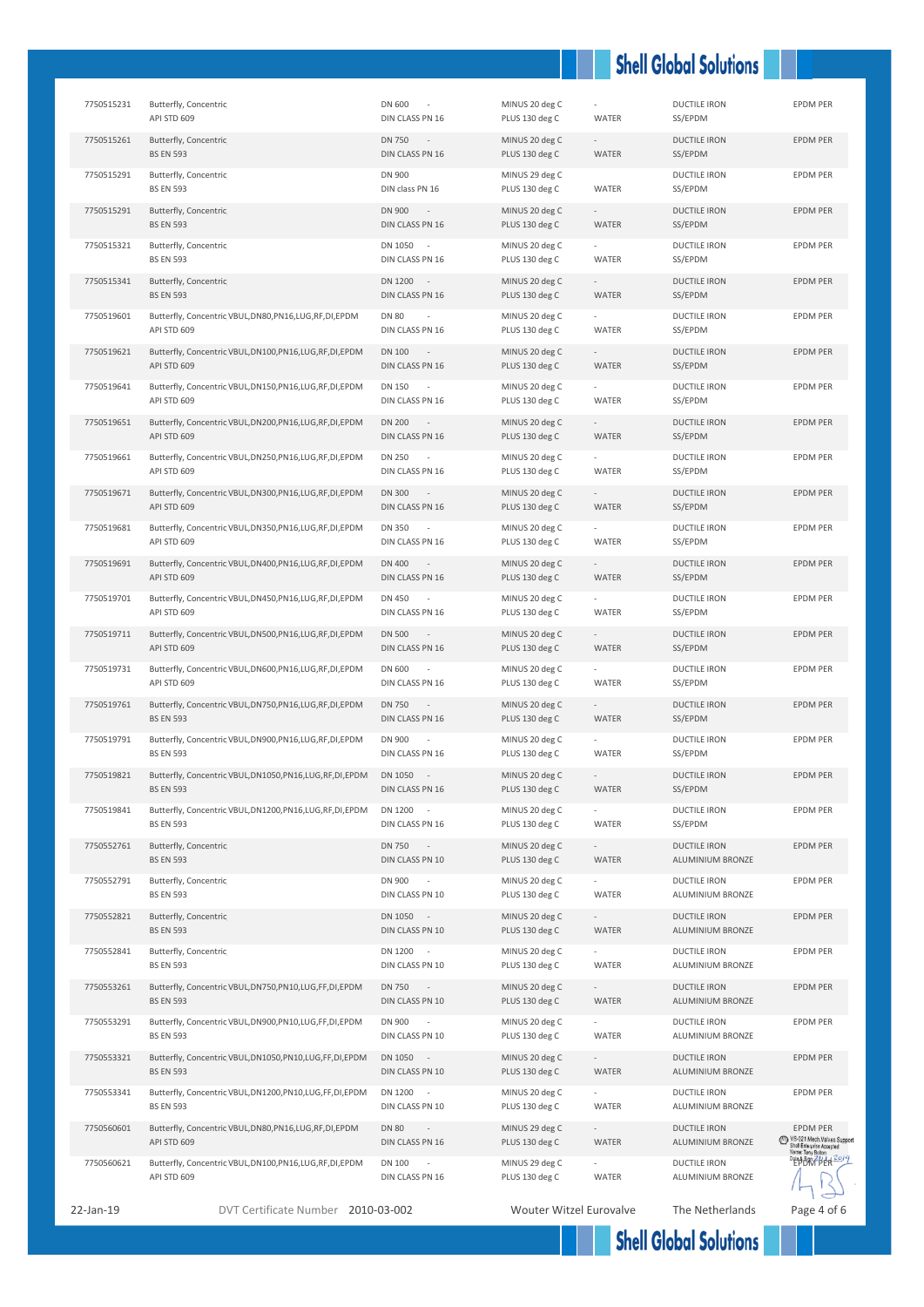| 7750560641 | Butterfly, Concentric VBUL, DN150, PN16, LUG, RF, DI, EPDM<br>API STD 609  | <b>DN 150</b><br>DIN CLASS PN 16               | MINUS 29 deg C<br>PLUS 130 deg C | WATER                             | <b>DUCTILE IRON</b><br>ALUMINIUM BRONZE | <b>EPDM PER</b>                                                                                                |
|------------|----------------------------------------------------------------------------|------------------------------------------------|----------------------------------|-----------------------------------|-----------------------------------------|----------------------------------------------------------------------------------------------------------------|
| 7750560651 | Butterfly, Concentric VBUL, DN200, PN16, LUG, RF, DI, EPDM<br>API STD 609  | <b>DN 200</b><br>$\sim$<br>DIN CLASS PN 16     | MINUS 29 deg C<br>PLUS 130 deg C | $\sim$<br>WATER                   | <b>DUCTILE IRON</b><br>ALUMINIUM BRONZE | <b>EPDM PER</b>                                                                                                |
| 7750560661 | Butterfly, Concentric VBUL, DN250, PN16, LUG, RF, DI, EPDM<br>API STD 609  | <b>DN 250</b><br>$\sim$<br>DIN CLASS PN 16     | MINUS 29 deg C<br>PLUS 130 deg C | WATER                             | <b>DUCTILE IRON</b><br>ALUMINIUM BRONZE | EPDM PER                                                                                                       |
| 7750560671 | Butterfly, Concentric VBUL, DN300, PN16, LUG, RF, DI, EPDM<br>API STD 609  | <b>DN 300</b><br>$\sim$ $-$<br>DIN CLASS PN 16 | MINUS 29 deg C<br>PLUS 130 deg C | $\sim$<br>WATER                   | <b>DUCTILE IRON</b><br>ALUMINIUM BRONZE | EPDM PER                                                                                                       |
| 7750560681 | Butterfly, Concentric VBUL, DN350, PN16, LUG, RF, DI, EPDM<br>API STD 609  | <b>DN 350</b><br>DIN CLASS PN 16               | MINUS 29 deg C<br>PLUS 130 deg C | WATER                             | <b>DUCTILE IRON</b><br>ALUMINIUM BRONZE | <b>EPDM PER</b>                                                                                                |
| 7750560691 | Butterfly, Concentric VBUL, DN400, PN16, LUG, RF, DI, EPDM<br>API STD 609  | <b>DN 400</b><br>$\sim$<br>DIN CLASS PN 16     | MINUS 29 deg C<br>PLUS 130 deg C | WATER                             | <b>DUCTILE IRON</b><br>ALUMINIUM BRONZE | <b>EPDM PER</b>                                                                                                |
| 7750560701 | Butterfly, Concentric VBUL, DN450, PN16, LUG, RF, DI, EPDM<br>API STD 609  | DN 450<br>DIN CLASS PN 16                      | MINUS 29 deg C<br>PLUS 130 deg C | WATER                             | <b>DUCTILE IRON</b><br>ALUMINIUM BRONZE | EPDM PER                                                                                                       |
| 7750560711 | Butterfly, Concentric VBUL, DN500, PN16, LUG, RF, DI, EPDM<br>API STD 609  | <b>DN 500</b><br>$\sim$ $-$<br>DIN CLASS PN 16 | MINUS 29 deg C<br>PLUS 130 deg C | WATER                             | <b>DUCTILE IRON</b><br>ALUMINIUM BRONZE | <b>EPDM PER</b>                                                                                                |
| 7750560731 | Butterfly, Concentric VBUL, DN600, PN16, LUG, RF, DI, EPDM<br>API STD 609  | DN 600<br>DIN CLASS PN 16                      | MINUS 29 deg C<br>PLUS 130 deg C | WATER                             | <b>DUCTILE IRON</b><br>ALUMINIUM BRONZE | EPDM PER                                                                                                       |
| 7750560761 | Butterfly, Concentric VBUL, DN750, PN16, LUG, RF, DI, EPDM<br>API STD 609  | DN 750<br>$\sim$<br>DIN CLASS PN 16            | MINUS 29 deg C<br>PLUS 130 deg C | $\sim$<br>WATER                   | <b>DUCTILE IRON</b><br>ALUMINIUM BRONZE | EPDM PER                                                                                                       |
| 7750560791 | Butterfly, Concentric VBUL, DN900, PN16, LUG, RF, DI, EPDM<br>API STD 609  | <b>DN 900</b><br>$\sim$<br>DIN CLASS PN 16     | MINUS 29 deg C<br>PLUS 130 deg C | WATER                             | <b>DUCTILE IRON</b><br>ALUMINIUM BRONZE | <b>EPDM PER</b>                                                                                                |
| 7750560821 | Butterfly, Concentric VBUL, DN1050, PN16, LUG, RF, DI, EPDM<br>API STD 609 | DN 1050 -<br>DIN CLASS PN 16                   | MINUS 29 deg C<br>PLUS 130 deg C | WATER                             | <b>DUCTILE IRON</b><br>ALUMINIUM BRONZE | <b>EPDM PER</b>                                                                                                |
| 7750560841 | Butterfly, Concentric VBUL, DN1200, PN16, LUG, RF, DI, EPDM<br>API STD 609 | DN 1200 -<br>DIN CLASS PN 16                   | MINUS 29 deg C<br>PLUS 130 deg C | WATER                             | <b>DUCTILE IRON</b><br>ALUMINIUM BRONZE | EPDM PER                                                                                                       |
| 7750565101 | Butterfly, Concentric<br>API STD 609                                       | <b>DN 80</b><br>$\sim$<br>DIN CLASS PN 16      | MINUS 29 deg C<br>PLUS 130 deg C | $\sim$<br>WATER                   | <b>DUCTILE IRON</b><br>ALUMINIUM BRONZE | <b>EPDM PER</b>                                                                                                |
| 7750565121 | Butterfly, Concentric<br>API STD 609                                       | DN 100<br>DIN CLASS PN 16                      | MINUS 29 deg C<br>PLUS 130 deg C | WATER                             | <b>DUCTILE IRON</b><br>ALUMINIUM BRONZE | EPDM PER                                                                                                       |
| 7750565141 | Butterfly, Concentric<br>API STD 609                                       | DN 150<br>$\sim$ $-$<br>DIN CLASS PN 16        | MINUS 29 deg C<br>PLUS 130 deg C | $\sim$<br>WATER                   | <b>DUCTILE IRON</b><br>ALUMINIUM BRONZE | EPDM PER                                                                                                       |
| 7750565151 | Butterfly, Concentric<br>API STD 609                                       | DN 200<br>$\sim$<br>DIN CLASS PN 16            | MINUS 29 deg C<br>PLUS 130 deg C | WATER                             | <b>DUCTILE IRON</b><br>ALUMINIUM BRONZE | EPDM PER                                                                                                       |
| 7750565161 | Butterfly, Concentric<br>API STD 609                                       | <b>DN 250</b><br>$\sim$ $-$<br>DIN CLASS PN 16 | MINUS 29 deg C<br>PLUS 130 deg C | WATER                             | <b>DUCTILE IRON</b><br>ALUMINIUM BRONZE | <b>EPDM PER</b>                                                                                                |
| 7750565171 | Butterfly, Concentric<br>API STD 609                                       | DN 300<br>DIN CLASS PN 16                      | MINUS 29 deg C<br>PLUS 130 deg C | WATER                             | <b>DUCTILE IRON</b><br>ALUMINIUM BRONZE | EPDM PER                                                                                                       |
| 7750565181 | Butterfly, Concentric<br>API STD 609                                       | <b>DN 350</b><br>$\sim$<br>DIN CLASS PN 16     | MINUS 29 deg C<br>PLUS 130 deg C | $\sim$<br>WATER                   | <b>DUCTILE IRON</b><br>ALUMINIUM BRONZE | <b>EPDM PER</b>                                                                                                |
| 7750565191 | Butterfly, Concentric<br>API STD 609                                       | DN 400<br>DIN CLASS PN 16                      | MINUS 29 deg C<br>PLUS 130 deg C | WATER                             | <b>DUCTILE IRON</b><br>ALUMINIUM BRONZE | EPDM PER                                                                                                       |
| 7750565201 | Butterfly, Concentric<br>API STD 609                                       | <b>DN 450</b><br>DIN CLASS PN 16               | MINUS 29 deg C<br>PLUS 130 deg C | WATER                             | <b>DUCTILE IRON</b><br>ALUMINIUM BRONZE | EPDM PER                                                                                                       |
| 7750565211 | Butterfly, Concentric<br>API STD 609                                       | DN 500<br>DIN CLASS PN 16                      | MINUS 29 deg C<br>PLUS 130 deg C | WATER                             | DUCTILE IRON<br>ALUMINIUM BRONZE        | EPDM PER                                                                                                       |
| 7750565231 | Butterfly, Concentric<br>API STD 609                                       | DN 600<br>DIN CLASS PN 16                      | MINUS 29 deg C<br>PLUS 130 deg C | $\overline{\phantom{a}}$<br>WATER | <b>DUCTILE IRON</b><br>ALUMINIUM BRONZE | <b>EPDM PER</b>                                                                                                |
| 7750565261 | Butterfly, Concentric<br>API STD 609                                       | DN 750<br>DIN CLASS PN 16                      | MINUS 29 deg C<br>PLUS 130 deg C | WATER                             | <b>DUCTILE IRON</b><br>ALUMINIUM BRONZE | <b>EPDM PER</b>                                                                                                |
| 7750565291 | Butterfly, Concentric<br>API STD 609                                       | <b>DN 900</b><br>$\sim$ $-$<br>DIN CLASS PN 16 | MINUS 29 deg C<br>PLUS 130 deg C | $\overline{\phantom{a}}$<br>WATER | <b>DUCTILE IRON</b><br>ALUMINIUM BRONZE | <b>EPDM PER</b>                                                                                                |
| 7750565321 | Butterfly, Concentric<br>API STD 609                                       | DN 1050 -<br>DIN CLASS PN 16                   | MINUS 29 deg C<br>PLUS 130 deg C | WATER                             | <b>DUCTILE IRON</b><br>ALUMINIUM BRONZE | EPDM PER                                                                                                       |
| 7750565341 | Butterfly, Concentric<br>API STD 609                                       | DN 1200 -<br>DIN CLASS PN 16                   | MINUS 29 deg C<br>PLUS 130 deg C | $\sim$<br>WATER                   | <b>DUCTILE IRON</b><br>ALUMINIUM BRONZE | EPDM PER                                                                                                       |
| 7750567661 | Butterfly, Concentric                                                      | DN 250<br>DIN class PN 16                      | MINUS 29 deg C<br>PLUS 130 deg C |                                   |                                         | MB VS-021 Mech. Valves Support<br>Shell Enterprise Accepted<br>Name: Tony Bolton<br>Date & Sign: 2.1/1, / 2019 |
| 7750567701 | Butterfly, Concentric                                                      | <b>DN 450</b><br>DIN class PN 16               | MINUS 29 deg C<br>PLUS 130 deg C |                                   |                                         |                                                                                                                |
| 7750567761 | Butterfly, Concentric<br><b>BS EN 593</b>                                  | DN 750<br>DIN CLASS PN 16                      | MINUS 20 deg C<br>PLUS 130 deg C | WATER                             | <b>DUCTILE IRON</b><br>ALUMINIUM BRONZE | EPDM PER                                                                                                       |
| 22-Jan-19  | DVT Certificate Number 2010-03-002                                         |                                                | Wouter Witzel Eurovalve          |                                   | The Netherlands                         | Page 5 of 6                                                                                                    |